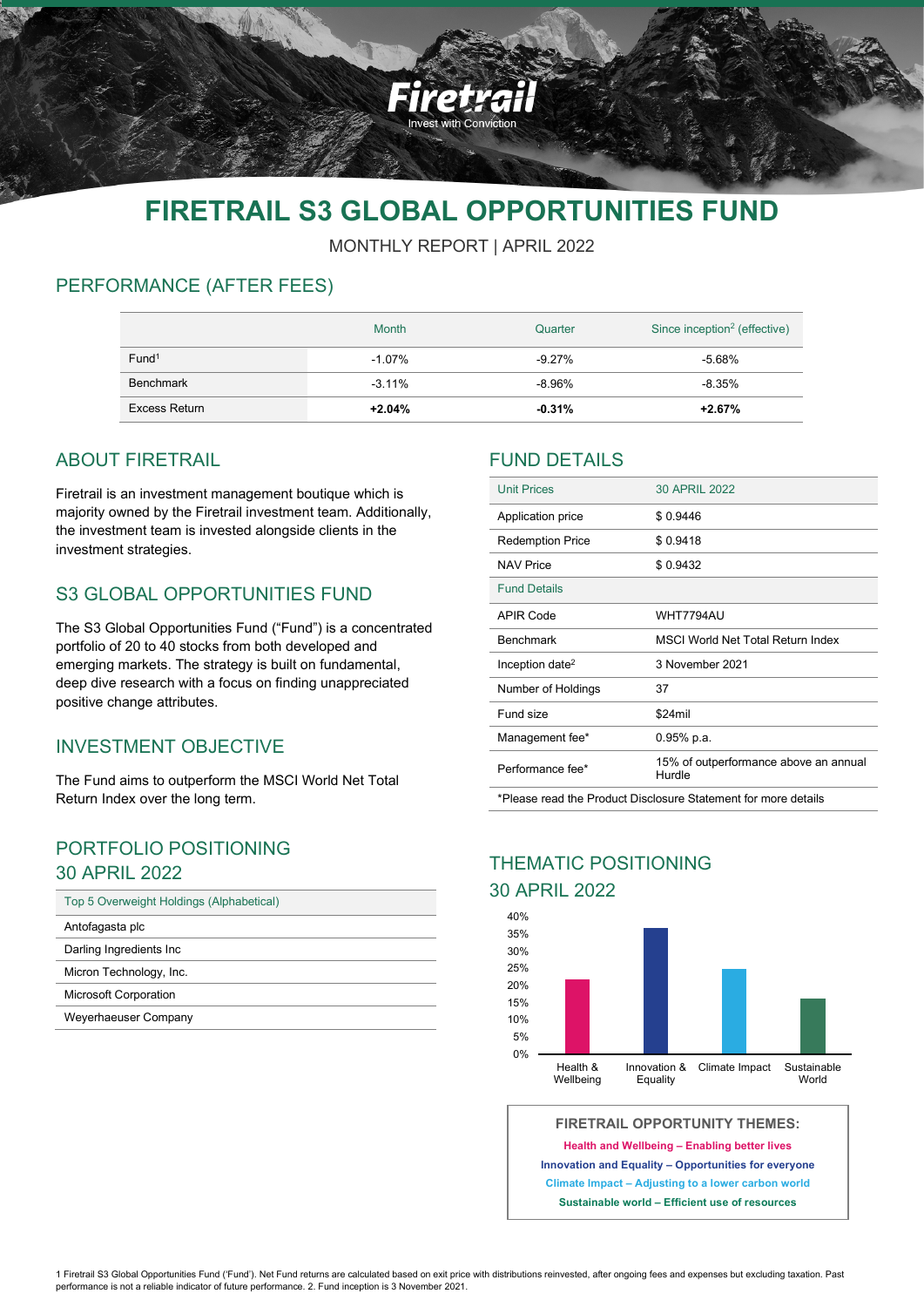### THE FIRETRAIL S3 GLOBAL OPPORTUNITIES FUND

This fund brings you a unique exposure to global equity markets through:

- A high conviction, concentrated portfolio of approximately 30 stocks from both developed and emerging markets.
- Stock specific opportunities focused on finding unappreciated positive change attributes.
- Unique risk management to ensure that stocks drive returns rather than macro drivers

S3 refers to the three attributes of the ideal stocks for the portfolio - Sustainable business models, Sustainable earnings, and Sustainable positive change. We assess a company against these attributes not today, but on our forecasting 5 years into the future.

### PORTFOLIO COMMENTARY

The Fund returned negative 1.07% for the month ending 30 April 2022, outperforming the MSCI World Index by 2.04%.

### CONTRIBUTORS TO RETURNS

Positive contributors included Weyerhaeuser, KPN and AT&T. Negative contributors included Spotify Technology, MSCI and Micron Technology. We discuss each further in our commentary below.

#### **POSITIVE CONTRIBUTORS**

#### **Weyerhaeuser**

Weyerhaeuser shares outperformed during April. Weyerhaeuser, America's largest private forest owner, reported strong demand for lumber and timber during Q1 2022, reflecting a robust US housing market. The company also announced the signing of its first carbon capture and storage agreement.

#### **KPN**

KPN shares outperformed in April after the Dutch telco reported a strong start to the year with growing demand from consumers and businesses. KPN has been expanding its fibre optics network to reach 80% of Dutch households by the end of 2024, upgrading its existing copper network.

#### **AT&T**

AT&T shares outperformed over the month. The American wireless services company successfully completed the demerger of its WarnerMedia unit, which merged with Discovery Inc to form a new media firm called Warner Bros. Discovery. AT&T is unwinding a years-long effort to become a media and entertainment company. In its core mobile business, AT&T reported that it had added a solid 691,000 monthly phone subscribers during Q1 2022.

#### **NEGATIVE CONTRIBUTORS**

#### **Spotify Technology**

Spotify Technology shares underperformed in April. Despite strong subscriber growth and monthly user numbers, Spotify was caught up in a broader growth sell-off during the month. We maintain conviction in the position given Spotify is reaccelerating user growth, has raised prices in over 40 countries, and continues to build on its podcast success.

#### **MSCI**

MSCI shares underperformed over the month. The financial index provider reported solid Q1 2022 results but was impacted by weaker equity markets. Around 25% of MSCI's revenue is linked to equity markets through asset-based fees on ETFs. Positively, MSCI reported growth in its ESG business of 48% over the 12 months to 31 March 2022.

#### **Micron Technology**

Micron Technology shares underperformed in April on the back of no stock-specific news. Notably, the broader semiconductor index fell 15% in the month, reflecting global growth concerns.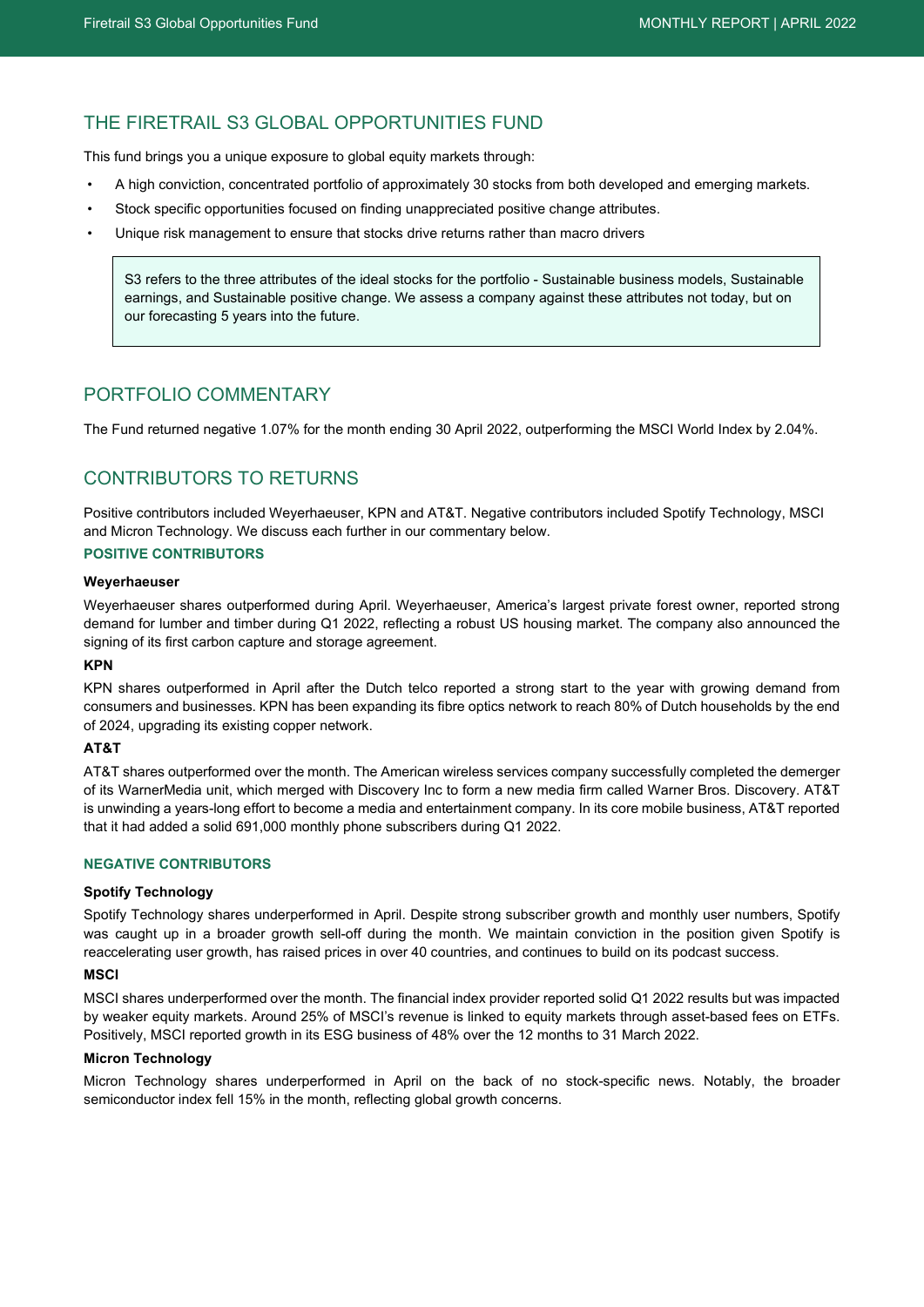### PORTFOLIO POSITIONING

Positioning can be summarised as follows:

- A concentrated portfolio of 37 value and growth companies
- Positioned very different to the Index
- Overweight Firetrail's positive change themes
- Returns driven mainly by stock specific risk, rather than macro risk
- Significantly lower carbon intensity than the index

### ONE INTERESTING THING THAT HAPPENED THIS MONTH…

It's an oil chart...but a different kind of oil! The price of soybean oil has almost tripled in recent years, driven by strong demand and constrained supply. The world cannot get enough of it: global production of soybeans has increased 7x in the last 50 years.

Soybean oil has a variety of uses, for instance as an ingredient in foods. However, the key driver of future soybean oil demand is in the production of 'renewable diesel', a 100% renewable substitute for traditional diesel and a critical transition fuel as the world reduces its reliance on fossil fuels.

The Firetrail S3 Global Opportunities Fund owns Archer Daniels Midland (ADM), one of the world's largest soybean oil producers. On their results call this month, ADM management affirmed that these favourable market conditions look set to continue for many years to come.



**Figure 1: Soybean Oil Price (USD per lb)**

Source: Bloomberg, Firetrail